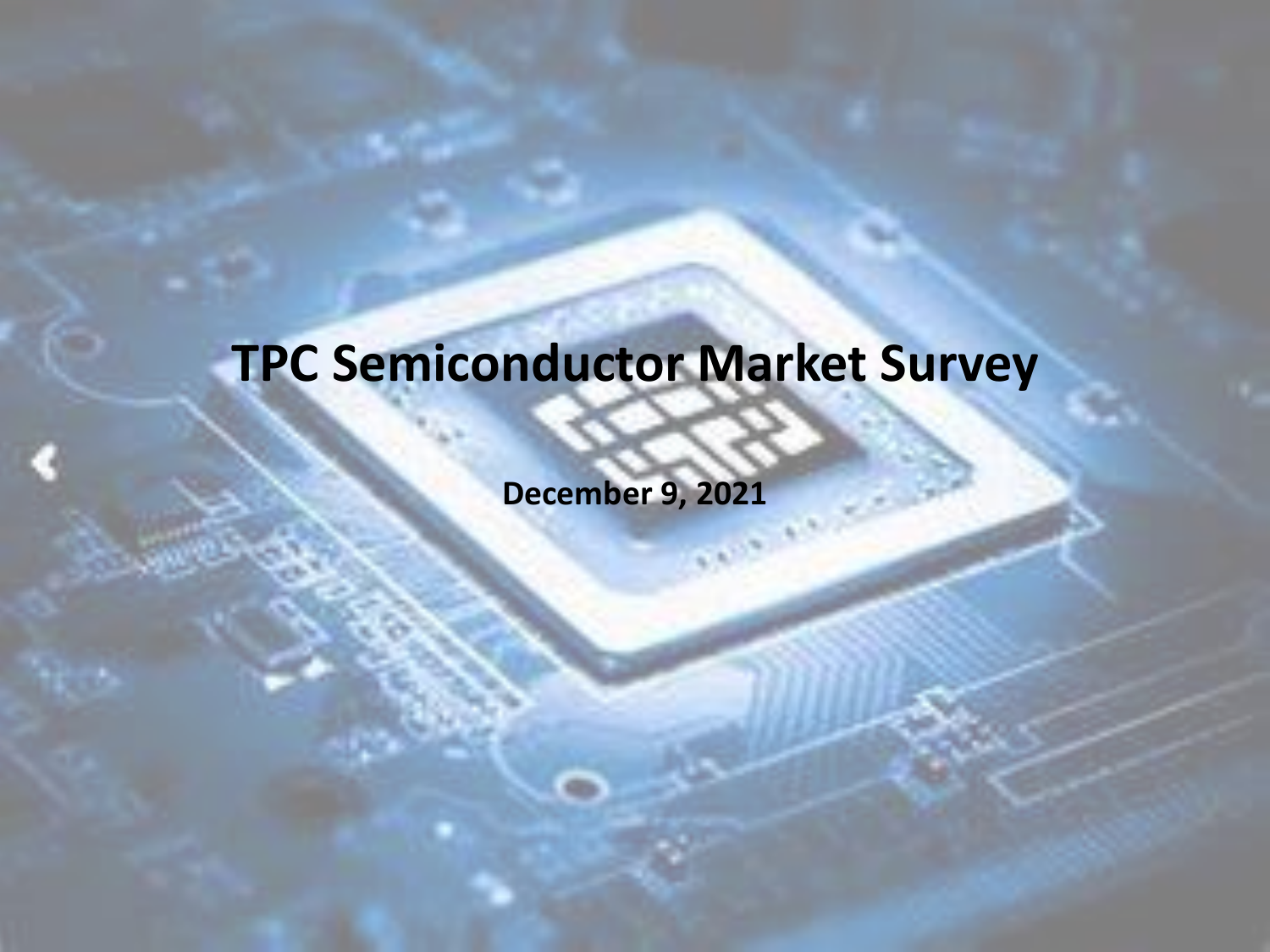## TPC November 2021 Survey Summary

*Survey Date: 12/3-12/6 Respondents: ~8,800 Location: Worldwide (~80% Asia) Who: Active Electronics Industry Professionals Response Composition (multiple choices): Industrial 39%, Auto 19%, Comm 19%, Computing 20%, Mobile 30%, Data Ctr 18%, Other 17%*

- We recently completed our monthly survey (~8,800 respondents) which saw a slight increases in C4Q21 outlook for growth while showing a decrease in C1Q22's growth outlook. The same was true for seasonality. However, C4Q is still being viewed by respondents as above seasonal vs. the last 4 years.
- Our C1Q22 outlook shows a return to more normal pre-COVID expectations, but still slightly better seasonality vs. CY18 & 19. However, the bookings outlook for C1Q22 is markedly weaker vs. CY18 & CY19. This could be a possible harbinger of weaker component demand heading into C2Q22 and 2H22.
- Based on our survey's past 3 months of more negative growth outlook, as well as seeing a continued increase in inventories, we believe we are still in the beginning stages of an inflection in demand. However, this will likely take a couple of quarters to play out.
- The survey showed C4Q21 improving vs. last month with 4% expecting q/q growth vs. 3% previously; while 56% see it as weaker vs. 58% last month.
- The survey showed C1Q22 outlook weaker vs. last month with 8% expecting q/q growth vs. 11% previously; while 59% see it as weaker vs. 57% last month.
- Backlog cancellation expectations (slide 7) has now shown increases in cancellations over the past 5 months and is close to a 5 year high.
- Key product inventory and availability (slide 8) also continues to improve with DRAM and NAND now slightly above normal levels while most other key products are at or just under nominal levels.
- Inventories growth (slide 9) has appeared to ratcheting up again for both C4Q and C1Q.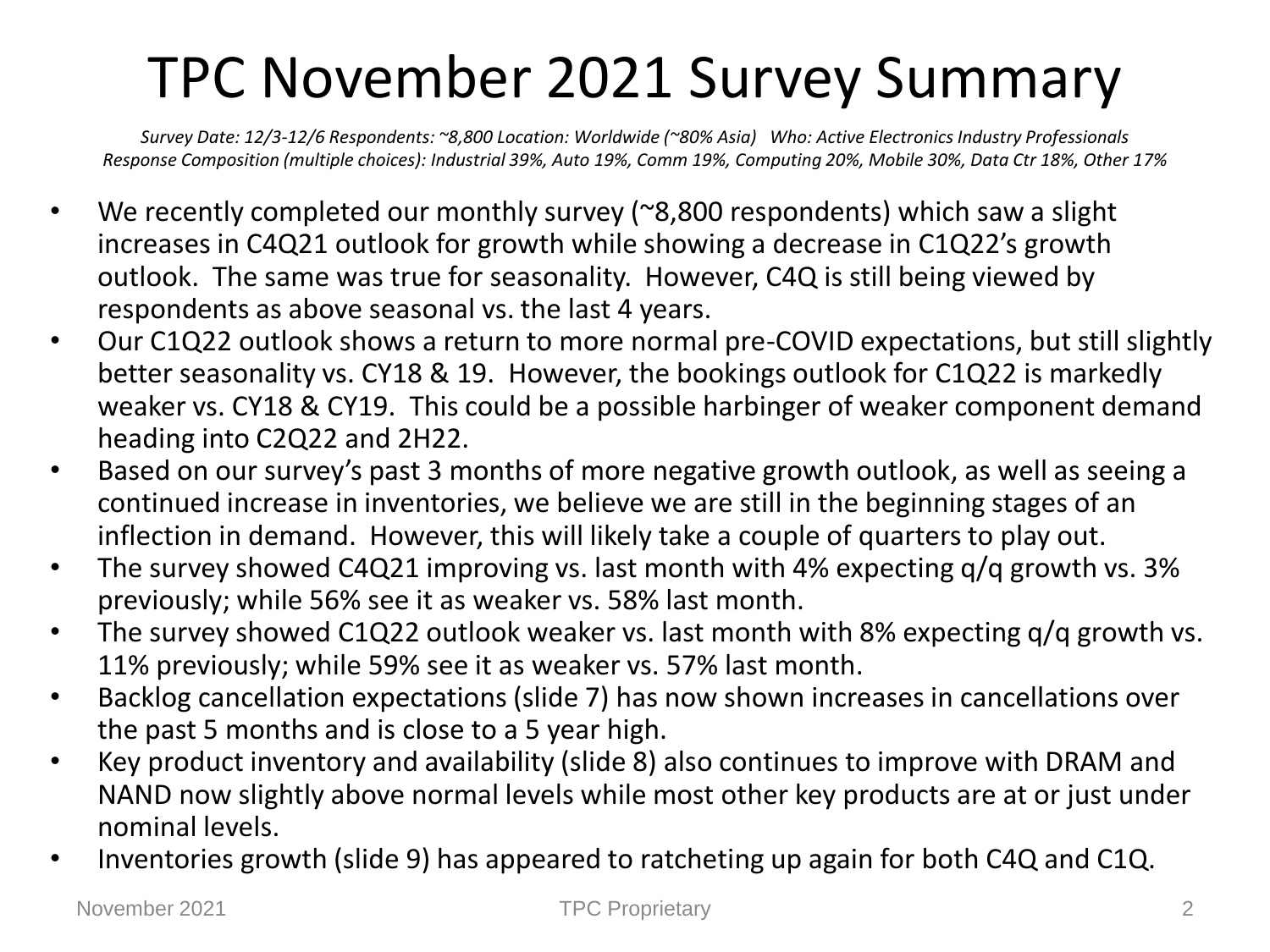### Q/Q Demand Growth Outlook

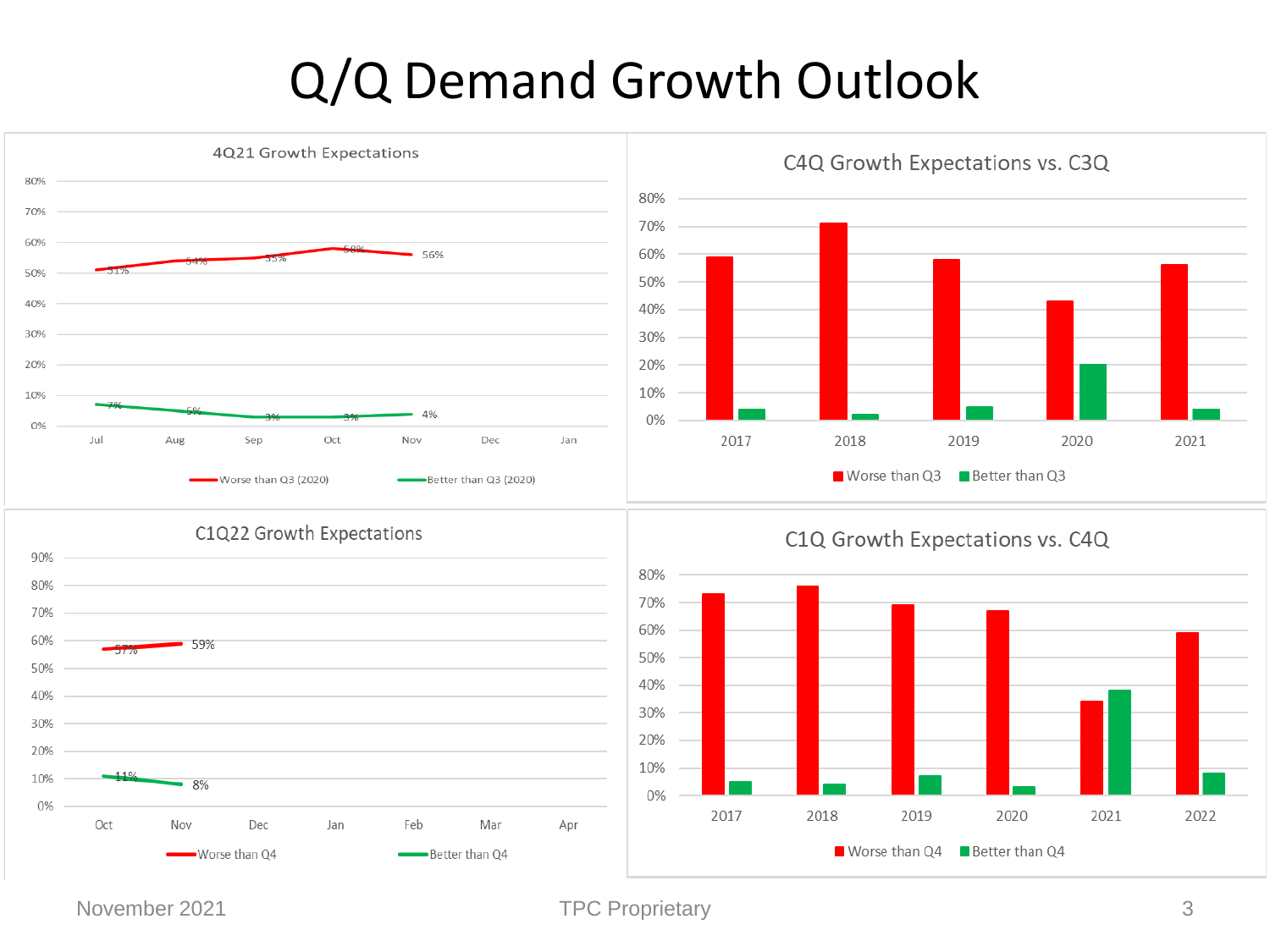### Q/Q Seasonality Expectations



November 2021 **TPC Proprietary TPC Proprietary** 4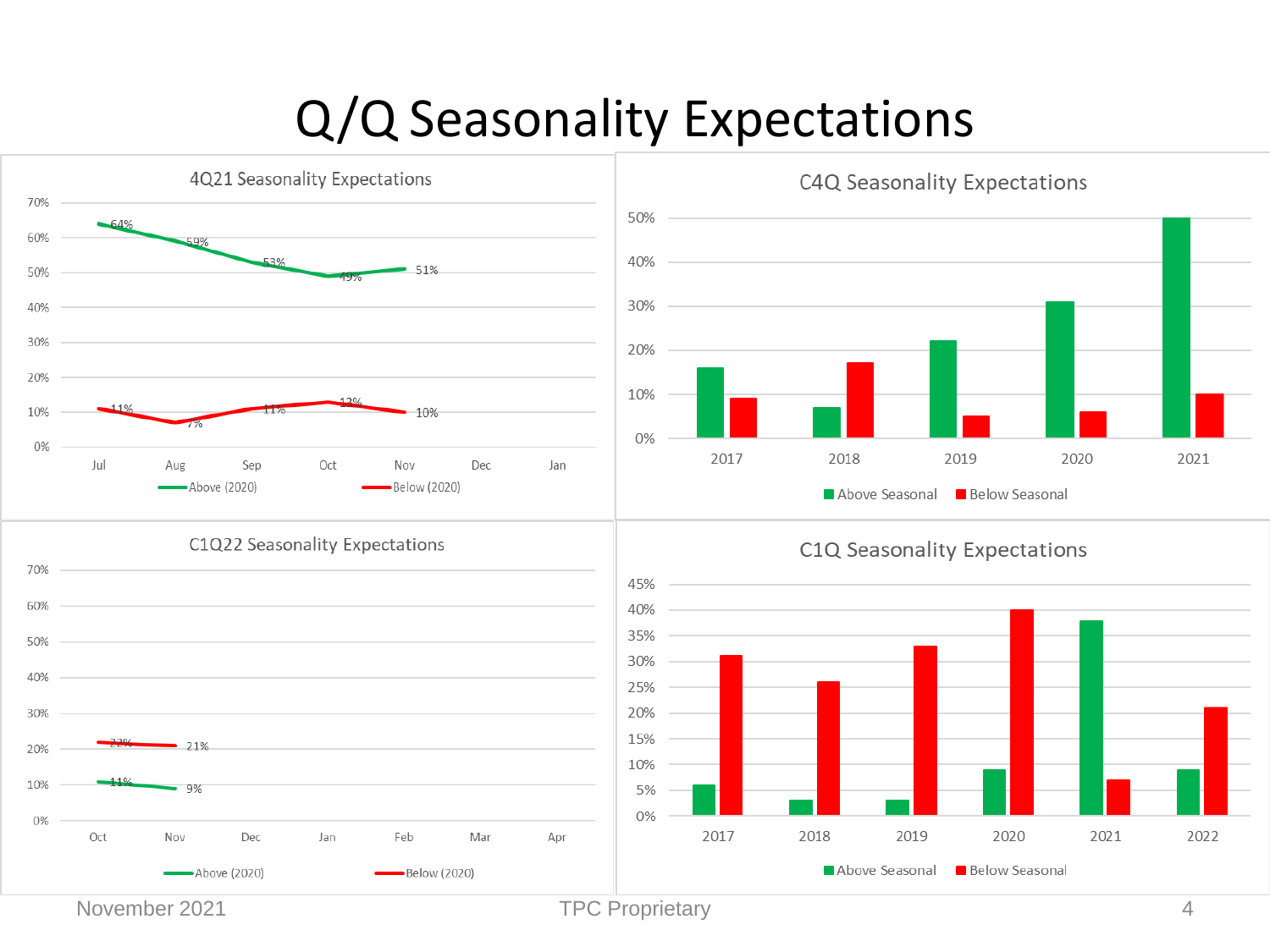# Q/Q Bookings Growth Expectations



#### C1Q22 Bookings Expectations





C1Q Bookings Expectations



#### November 2021 **TPC Proprietary** 5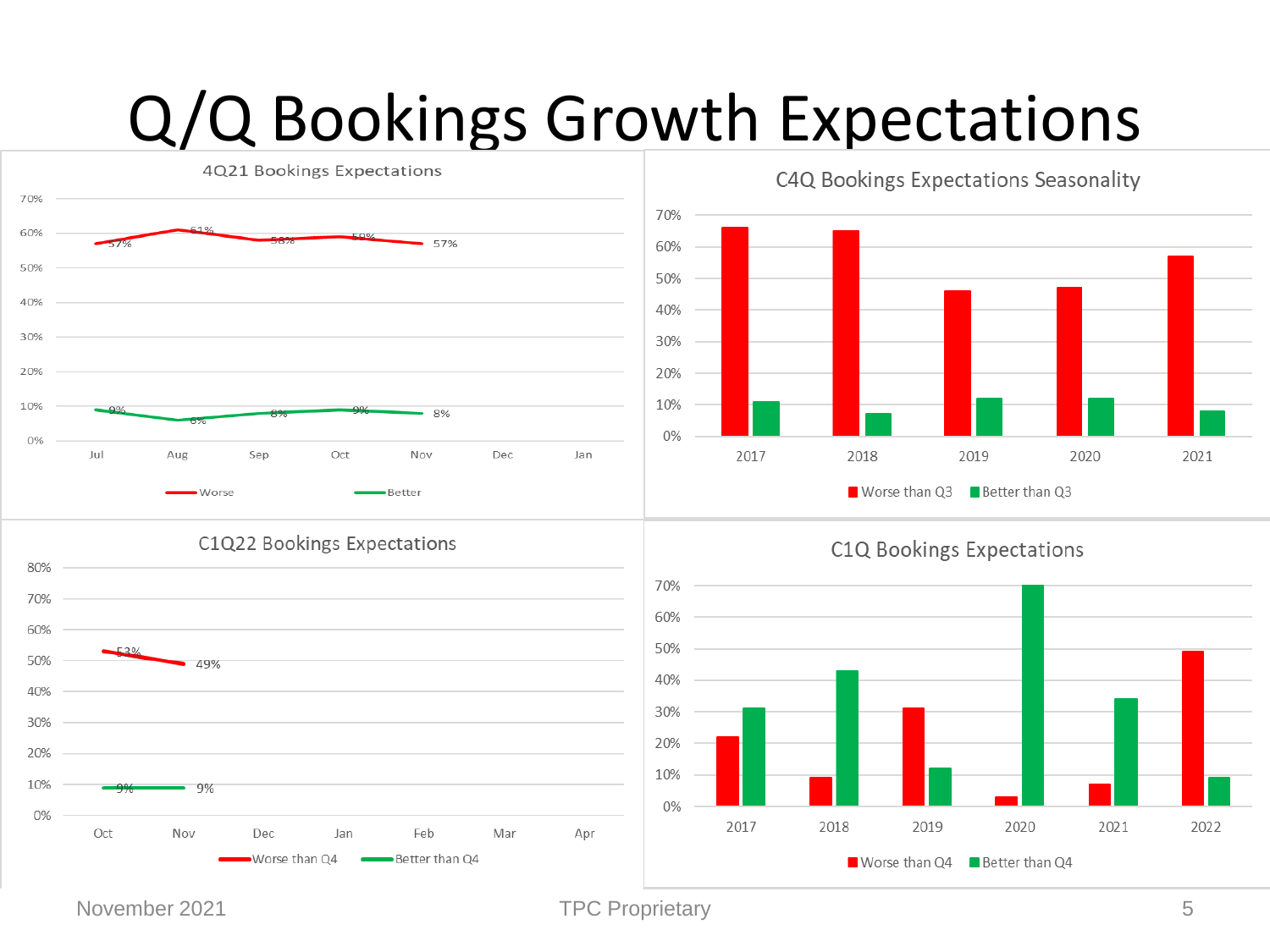# Book to Bill History & Trends

(Calendar quarters)

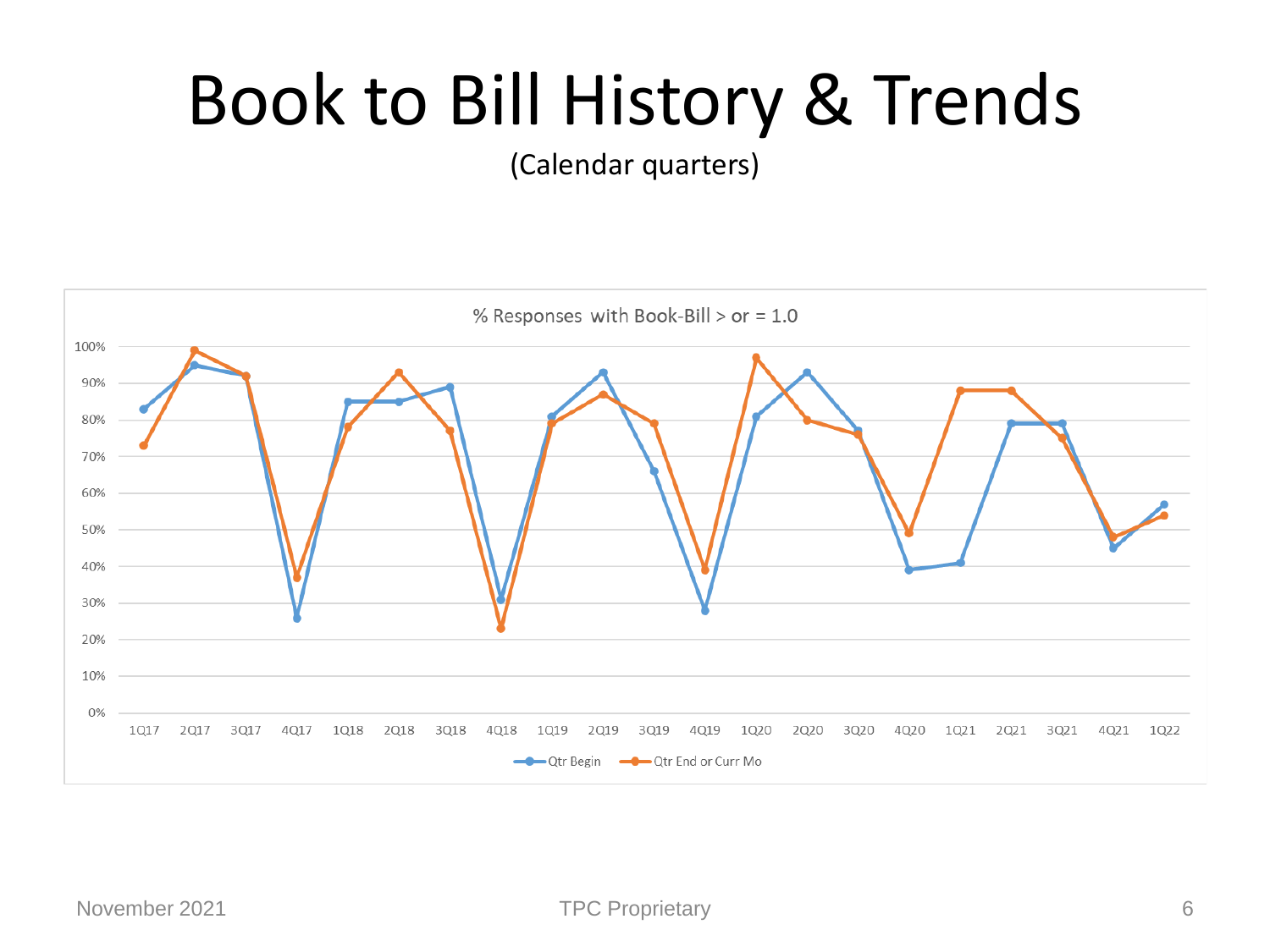#### Backlog Order Push Outs/Cancellations vs. 30 Days Ago

(Delta between increasing and decreasing cancellations – Higher % is more positive)

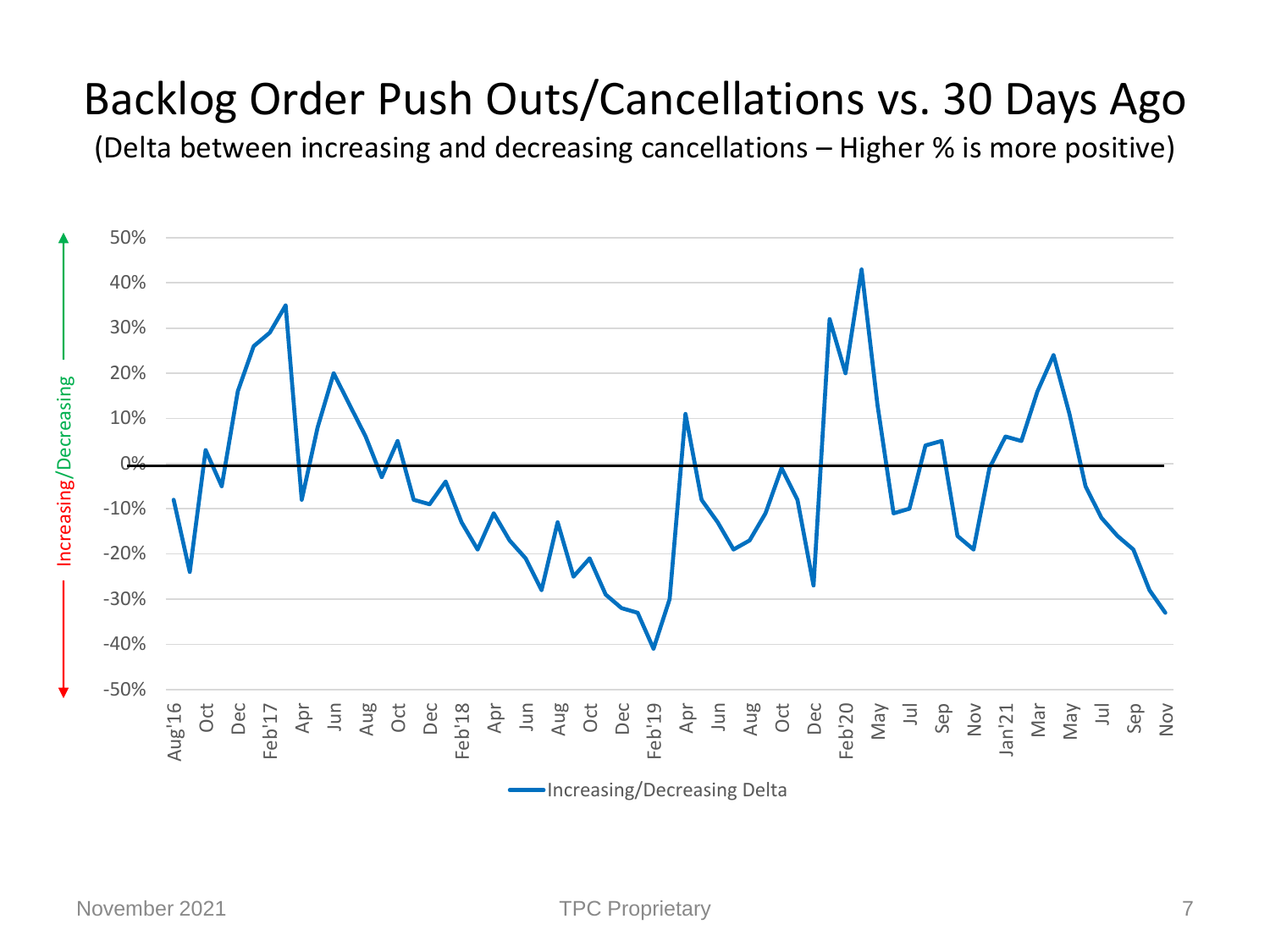## Inventory Status

(Using a scale of 1 to 5 with 1 being extremely low inventory, 3 being the normal amount, and 5 being extremely high; how do you view inventory levels for the following products?)

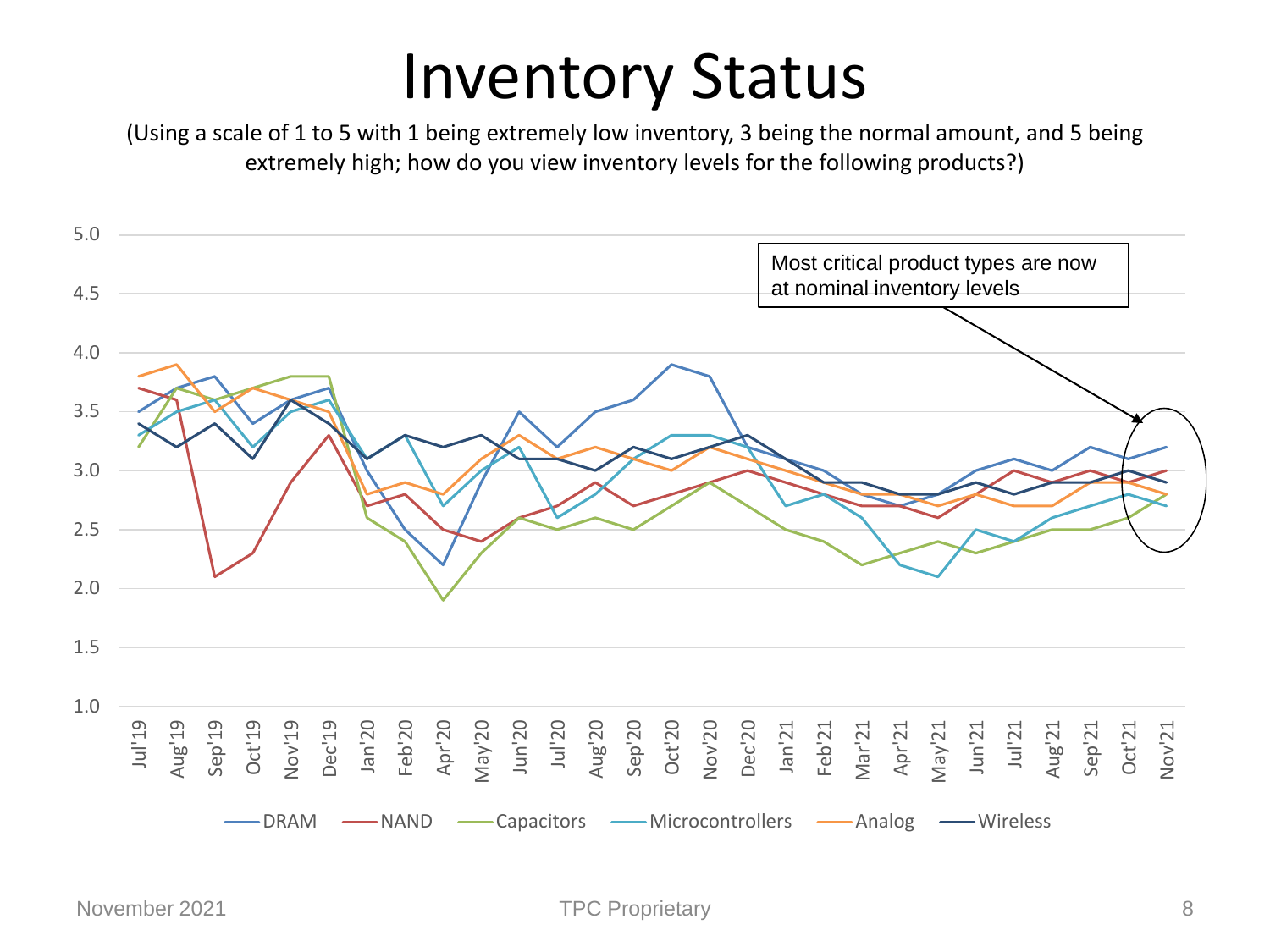# Q/Q Inventory Growth

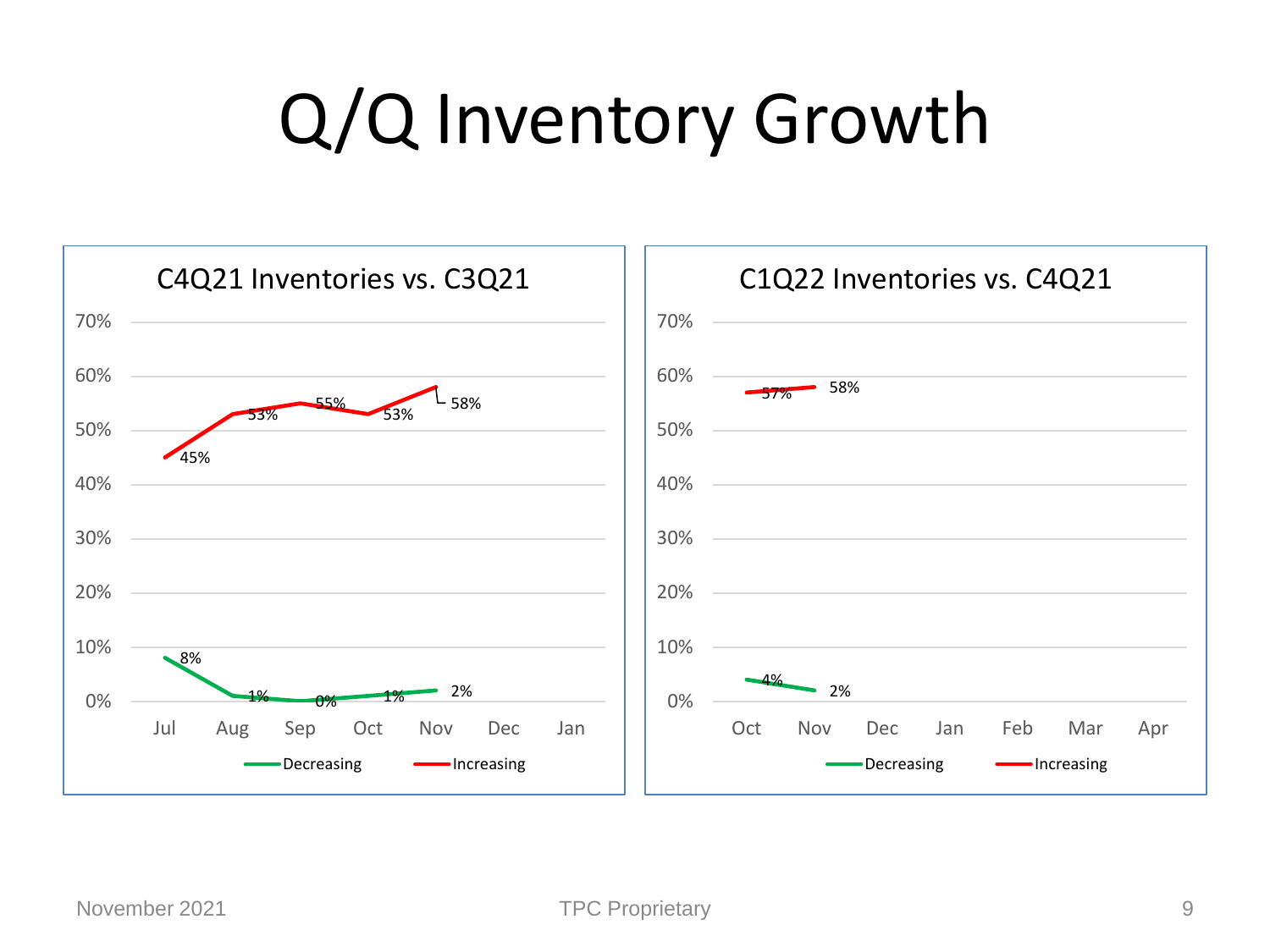# Q/Q Pricing Trends